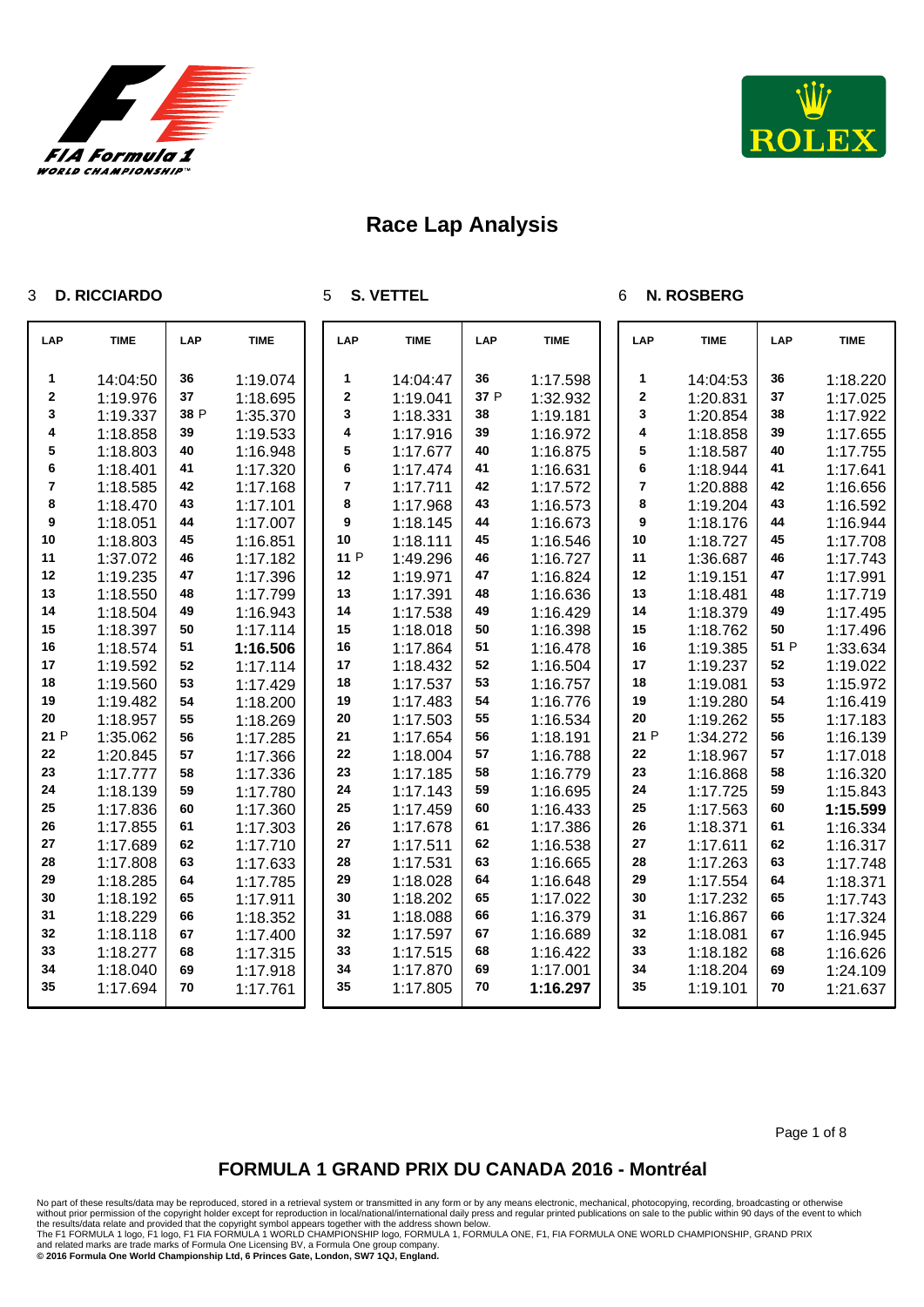



### **K. RAIKKONEN**

#### **R. GROSJEAN**

#### **M. ERICSSON**

| LAP  | <b>TIME</b> | LAP | <b>TIME</b> | LAP     | <b>TIME</b> | LAP  | <b>TIME</b> | LAP                     | <b>TIME</b> | LAP  | <b>TIME</b> |
|------|-------------|-----|-------------|---------|-------------|------|-------------|-------------------------|-------------|------|-------------|
| 1    | 14:04:51    | 36  | 1:17.634    | 1       | 14:04:55    | 35   | 1:19.186    | 1                       | 14:04:58    | 35   | 1:19.286    |
| 2    | 1:20.110    | 37  | 1:17.830    | $\bf 2$ | 1:21.900    | 36   | 1:19.146    | $\mathbf 2$             | 1:22.611    | 36   | 1:19.177    |
| 3    | 1:19.149    | 38  | 1:17.713    | 3       | 1:20.515    | 37   | 1:20.587    | 3                       | 1:21.121    | 37   | 1:20.322    |
| 4    | 1:18.854    | 39  | 1:18.075    | 4       | 1:19.872    | 38   | 1:19.245    | 4                       | 1:20.504    | 38   | 1:19.300    |
| 5    | 1:18.780    | 40  | 1:17.709    | 5       | 1:19.628    | 39 P | 1:35.207    | 5                       | 1:20.066    | 39 P | 1:36.092    |
| 6    | 1:19.433    | 41  | 1:17.860    | 6       | 1:19.473    | 40   | 1:20.639    | 6                       | 1:20.581    | 40   | 1:21.139    |
| 7    | 1:18.849    | 42  | 1:17.421    | 7       | 1:20.058    | 41   | 1:20.324    | $\overline{\mathbf{r}}$ | 1:20.318    | 41   | 1:18.524    |
| 8    | 1:18.947    | 43  | 1:17.012    | 8       | 1:19.543    | 42   | 1:17.939    | 8                       | 1:20.810    | 42   | 1:18.498    |
| 9    | 1:19.000    | 44  | 1:16.919    | 9       | 1:19.535    | 43   | 1:17.724    | 9                       | 1:20.761    | 43   | 1:18.246    |
| 10   | 1:19.147    | 45  | 1:17.205    | 10      | 1:19.362    | 44   | 1:17.813    | 10                      | 1:28.468    | 44   | 1:18.545    |
| 11 P | 1:53.014    | 46  | 1:17.189    | 11      | 1:36.846    | 45   | 1:18.123    | 11                      | 1:31.699    | 45   | 1:18.265    |
| 12   | 1:21.183    | 47  | 1:17.825    | 12      | 1:19.955    | 46 P | 1:46.558    | 12                      | 1:21.570    | 46   | 1:20.042    |
| 13   | 1:18.690    | 48  | 1:17.194    | 13      | 1:19.642    | 47   | 1:21.680    | 13                      | 1:21.282    | 47   | 1:20.102    |
| 14   | 1:18.137    | 49  | 1:17.279    | 14      | 1:19.590    | 48   | 1:17.836    | 14 P                    | 1:37.695    | 48   | 1:18.985    |
| 15   | 1:18.988    | 50  | 1:17.017    | 15      | 1:20.191    | 49   | 1:17.604    | 15                      | 1:21.250    | 49   | 1:18.666    |
| 16   | 1:18.541    | 51  | 1:17.055    | 16      | 1:20.410    | 50   | 1:17.281    | 16                      | 1:19.164    | 50   | 1:18.205    |
| 17   | 1:18.140    | 52  | 1:18.265    | 17 P    | 1:36.270    | 51   | 1:18.790    | 17                      | 1:19.279    | 51   | 1:18.254    |
| 18   | 1:18.607    | 53  | 1:17.180    | 18      | 1:22.000    | 52   | 1:17.883    | 18                      | 1:19.377    | 52   | 1:18.736    |
| 19   | 1:18.097    | 54  | 1:16.982    | 19      | 1:18.681    | 53   | 1:17.923    | 19                      | 1:19.264    | 53   | 1:18.737    |
| 20   | 1:17.942    | 55  | 1:17.308    | 20      | 1:18.723    | 54   | 1:17.725    | 20                      | 1:19.059    | 54   | 1:18.563    |
| 21   | 1:18.210    | 56  | 1:17.217    | 21      | 1:18.832    | 55   | 1:17.801    | 21                      | 1:19.364    | 55   | 1:18.621    |
| 22   | 1:18.518    | 57  | 1:17.780    | 22      | 1:18.467    | 56   | 1:18.096    | 22                      | 1:19.157    | 56   | 1:18.439    |
| 23   | 1:18.209    | 58  | 1:17.778    | 23      | 1:18.651    | 57   | 1:17.799    | 23                      | 1:19.301    | 57   | 1:18.404    |
| 24   | 1:18.043    | 59  | 1:17.240    | 24      | 1:18.599    | 58   | 1:18.180    | 24                      | 1:20.310    | 58   | 1:18.305    |
| 25   | 1:18.263    | 60  | 1:17.364    | 25      | 1:18.476    | 59   | 1:18.273    | 25                      | 1:19.400    | 59   | 1:18.436    |
| 26   | 1:18.243    | 61  | 1:19.289    | 26      | 1:18.650    | 60   | 1:18.041    | 26                      | 1:19.297    | 60   | 1:18.206    |
| 27   | 1:17.984    | 62  | 1:17.627    | 27      | 1:18.821    | 61   | 1:18.632    | 27                      | 1:19.378    | 61   | 1:18.299    |
| 28   | 1:18.154    | 63  | 1:17.102    | 28      | 1:18.567    | 62   | 1:18.744    | 28                      | 1:19.509    | 62   | 1:18.247    |
| 29   | 1:17.932    | 64  | 1:17.600    | 29      | 1:20.243    | 63   | 1:18.728    | 29                      | 1:20.719    | 63   | 1:18.100    |
| 30   | 1:18.428    | 65  | 1:17.643    | 30      | 1:18.936    | 64   | 1:18.292    | 30                      | 1:19.527    | 64   | 1:19.747    |
| 31   | 1:18.032    | 66  | 1:17.975    | 31      | 1:18.990    | 65   | 1:18.193    | 31                      | 1:19.066    | 65   | 1:18.318    |
| 32   | 1:18.344    | 67  | 1:17.829    | 32      | 1:18.904    | 66   | 1:17.947    | 32                      | 1:19.976    | 66   | 1:18.268    |
| 33 P | 1:34.466    | 68  | 1:17.725    | 33      | 1:18.768    | 67   | 1:19.769    | 33                      | 1:19.948    | 67   | 1:20.117    |
| 34   | 1:19.523    | 69  | 1:17.749    | 34      | 1:18.730    | 68   | 1:18.599    | 34                      | 1:20.502    | 68   | 1:18.309    |
| 35   | 1:17.893    | 70  | 1:18.514    |         |             |      |             |                         |             |      |             |

## **FORMULA 1 GRAND PRIX DU CANADA 2016 - Montréal**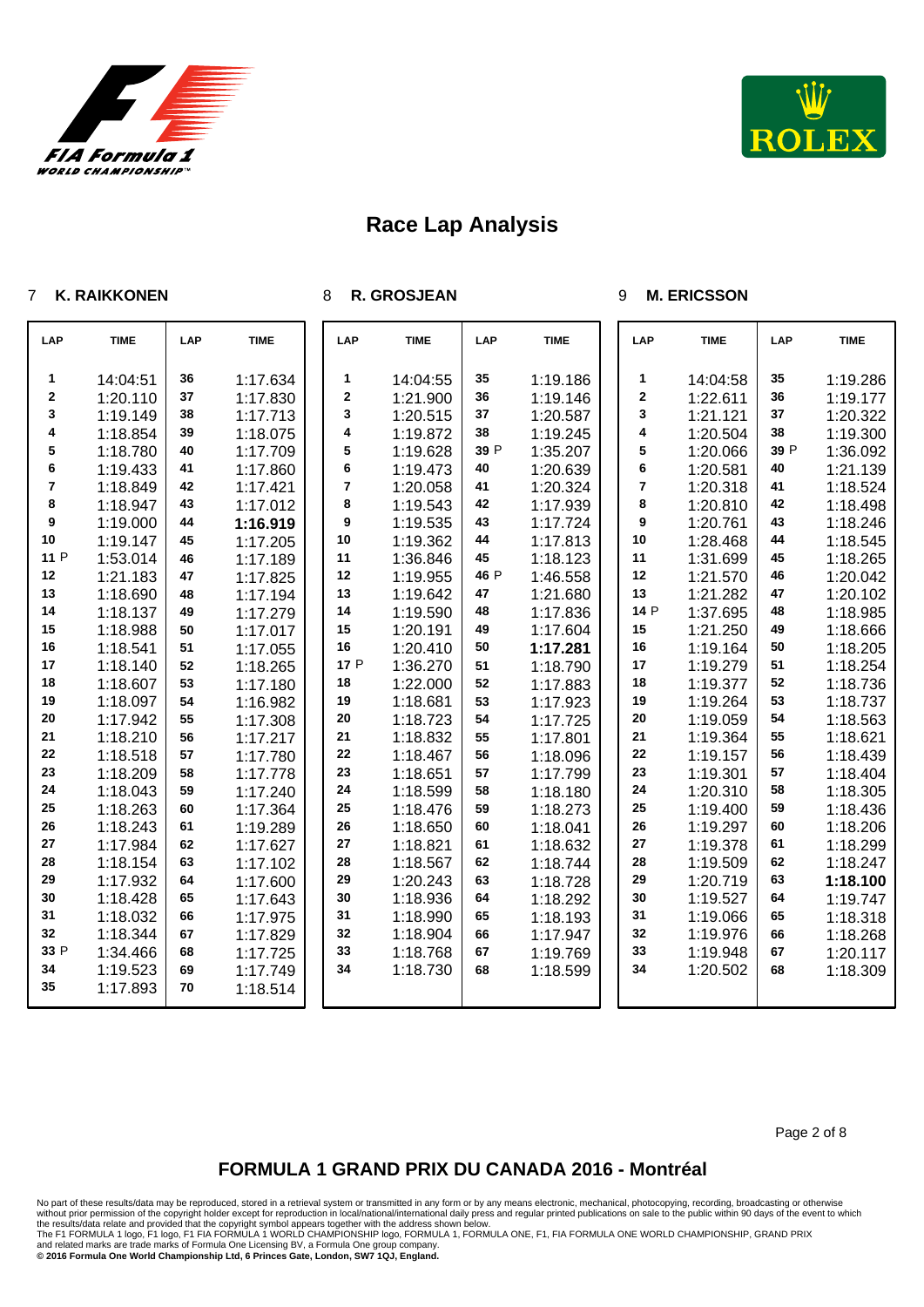



#### **S. PEREZ**

**F. NASR**

### **F. ALONSO**

| LAP  | <b>TIME</b> | LAP  | <b>TIME</b> | LAP            | <b>TIME</b> | <b>LAP</b> | <b>TIME</b> | LAP         | <b>TIME</b> | LAP | <b>TIME</b> |
|------|-------------|------|-------------|----------------|-------------|------------|-------------|-------------|-------------|-----|-------------|
| 1    | 14:04:54    | 36   | 1:19.221    | 1              | 14:05:04    | 35 P       | 1:37.178    | 1           | 14:04:52    | 36  | 1:18.384    |
| 2    | 1:21.633    | 37   | 1:18.998    | $\bf{2}$       | 1:21.339    | 36         | 1:22.846    | $\mathbf 2$ | 1:21.566    | 37  | 1:18.395    |
| 3    | 1:20.857    | 38   | 1:18.668    | 3              | 1:20.781    | 37         | 1:19.086    | 3           | 1:21.618    | 38  | 1:18.402    |
| 4    | 1:20.128    | 39   | 1:18.807    | 4              | 1:20.777    | 38         | 1:19.201    | 4           | 1:20.102    | 39  | 1:18.773    |
| 5    | 1:19.638    | 40   | 1:18.600    | 5              | 1:22.093    | 39         | 1:18.691    | 5           | 1:19.722    | 40  | 1:18.808    |
| 6    | 1:19.475    | 41   | 1:18.618    | 6              | 1:21.350    | 40         | 1:18.997    | 6           | 1:19.341    | 41  | 1:18.653    |
| 7    | 1:19.486    | 42   | 1:18.729    | $\overline{7}$ | 1:21.709    | 41         | 1:18.592    | 7           | 1:19.643    | 42  | 1:19.136    |
| 8    | 1:19.951    | 43   | 1:18.439    | 8              | 1:21.398    | 42         | 1:18.592    | 8           | 1:19.819    | 43  | 1:20.194    |
| 9    | 1:19.547    | 44   | 1:18.427    | 9P             | 1:38.408    | 43         | 1:19.056    | 9           | 1:19.704    | 44  | 1:18.898    |
| 10   | 1:20.252    | 45   | 1:18.643    | 10             | 1:37.581    | 44         | 1:18.972    | 10          | 1:19.737    | 45  | 1:18.945    |
| 11   | 1:36.350    | 46 P | 1:36.001    | 11             | 1:23.131    | 45         | 1:18.929    | 11          | 1:37.171    | 46  | 1:19.881    |
| 12   | 1:19.505    | 47   | 1:19.918    | 12             | 1:20.962    | 46         | 1:18.808    | 12          | 1:19.803    | 47  | 1:19.025    |
| 13   | 1:19.535    | 48   | 1:17.217    | 13             | 1:20.269    | 47         | 1:18.543    | 13          | 1:19.590    | 48  | 1:18.575    |
| 14   | 1:19.710    | 49   | 1:17.442    | 14             | 1:20.246    | 48         | 1:18.407    | 14          | 1:19.747    | 49  | 1:18.845    |
| 15   | 1:19.880    | 50   | 1:17.313    | 15             | 1:20.399    | 49         | 1:18.872    | 15          | 1:19.767    | 50  | 1:18.502    |
| 16   | 1:19.641    | 51   | 1:17.115    | 16             | 1:20.190    | 50         | 1:20.423    | 16          | 1:19.745    | 51  | 1:18.721    |
| 17   | 1:19.429    | 52   | 1:17.600    | 17             | 1:20.072    | 51         | 1:18.800    | 17 P        | 1:41.054    | 52  | 1:19.058    |
| 18   | 1:19.801    | 53   | 1:17.664    | 18             | 1:22.016    | 52         | 1:20.742    | 18          | 1:22.504    | 53  | 1:18.381    |
| 19   | 1:20.223    | 54   | 1:16.559    | 19             | 1:20.210    | 53         | 1:21.921    | 19          | 1:19.510    | 54  | 1:17.466    |
| 20   | 1:19.041    | 55   | 1:16.893    | 20             | 1:19.789    | 54         | 1:19.716    | 20          | 1:20.455    | 55  | 1:18.938    |
| 21   | 1:18.901    | 56   | 1:16.775    | 21             | 1:20.867    | 55         | 1:19.189    | 21          | 1:19.742    | 56  | 1:18.309    |
| 22   | 1:19.049    | 57   | 1:16.871    | 22             | 1:19.857    | 56         | 1:19.805    | 22          | 1:19.312    | 57  | 1:18.337    |
| 23   | 1:18.893    | 58   | 1:16.589    | 23             | 1:20.138    | 57         | 1:19.104    | 23          | 1:18.854    | 58  | 1:18.776    |
| 24   | 1:19.326    | 59   | 1:16.706    | 24             | 1:20.170    | 58         | 1:18.767    | 24          | 1:18.845    | 59  | 1:18.485    |
| 25   | 1:19.246    | 60   | 1:16.785    | 25             | 1:20.017    | 59         | 1:18.490    | 25          | 1:19.006    | 60  | 1:18.686    |
| 26   | 1:18.584    | 61   | 1:17.181    | 26             | 1:21.400    | 60         | 1:18.848    | 26          | 1:19.068    | 61  | 1:18.509    |
| 27   | 1:19.596    | 62   | 1:16.859    | 27             | 1:19.453    | 61         | 1:18.597    | 27          | 1:18.995    | 62  | 1:19.582    |
| 28   | 1:19.741    | 63   | 1:17.012    | 28             | 1:19.897    | 62         | 1:18.230    | 28          | 1:18.900    | 63  | 1:21.821    |
| 29   | 1:19.156    | 64   | 1:17.161    | 29             | 1:19.615    | 63         | 1:18.440    | 29          | 1:19.537    | 64  | 1:19.652    |
| 30 P | 1:34.299    | 65   | 1:17.112    | 30             | 1:19.779    | 64         | 1:18.413    | 30          | 1:19.289    | 65  | 1:17.767    |
| 31   | 1:20.510    | 66   | 1:16.848    | 31             | 1:21.147    | 65         | 1:18.887    | 31          | 1:19.372    | 66  | 1:17.473    |
| 32   | 1:18.819    | 67   | 1:16.707    | 32             | 1:19.184    | 66         | 1:17.883    | 32          | 1:18.839    | 67  | 1:17.307    |
| 33   | 1:19.107    | 68   | 1:16.985    | 33             | 1:19.678    | 67         | 1:18.430    | 33          | 1:19.411    | 68  | 1:17.671    |
| 34   | 1:18.571    | 69   | 1:17.498    | 34             | 1:23.328    | 68         | 1:19.092    | 34          | 1:18.979    | 69  | 1:17.895    |
| 35   | 1:18.918    |      |             |                |             |            |             | 35          | 1:19.035    |     |             |

Page 3 of 8

## **FORMULA 1 GRAND PRIX DU CANADA 2016 - Montréal**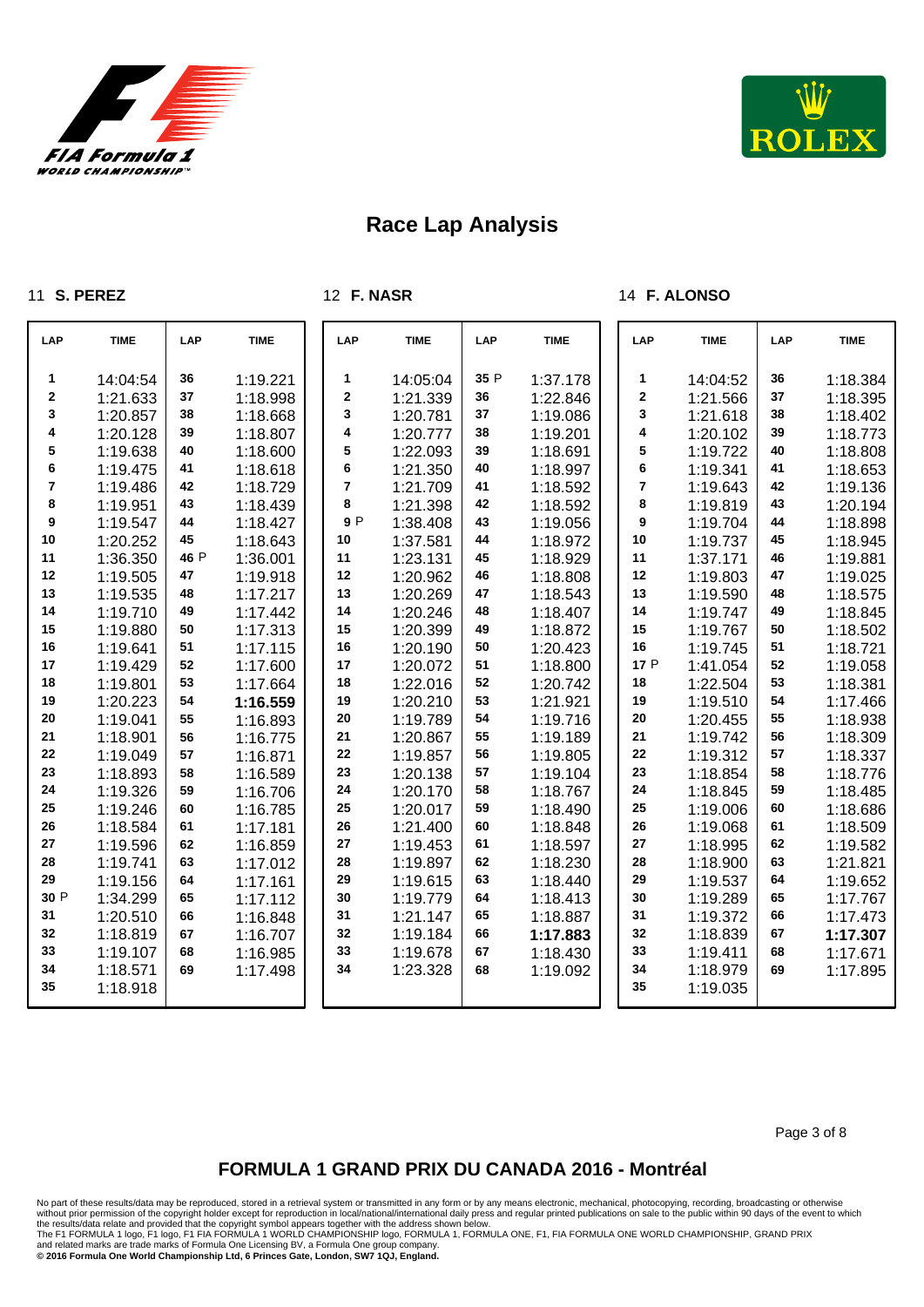



### **F. MASSA**

#### **K. MAGNUSSEN**

### **E. GUTIERREZ**

| <b>LAP</b>              | <b>TIME</b> | LAP  | <b>TIME</b> |    | LAP     | <b>TIME</b> | LAP  | <b>TIME</b> | LAP              | <b>TIME</b> | LAP  | <b>TIME</b> |
|-------------------------|-------------|------|-------------|----|---------|-------------|------|-------------|------------------|-------------|------|-------------|
| 1                       | 14:04:52    | 19   | 1:19.167    |    | 1       | 14:04:59    | 35   | 1:19.870    | 1                | 14:04:54    | 35   | 1:18.918    |
| $\mathbf 2$             | 1:20.682    | 20   | 1:19.283    |    | $\bf 2$ | 1:22.595    | 36   | 1:19.756    | 2                | 1:21.927    | 36   | 1:18.886    |
| $\mathbf 3$             | 1:19.803    | 21   | 1:18.862    |    | 3       | 1:21.325    | 37   | 1:19.789    | 3                | 1:20.755    | 37   | 1:19.029    |
| 4                       | 1:19.114    | 22 P | 1:35.026    |    | 4       | 1:20.364    | 38   | 1:19.694    | 4                | 1:20.100    | 38   | 1:19.603    |
| 5                       | 1:18.842    | 23   | 1:20.629    |    | 5       | 1:21.220    | 39 P | 1:35.450    | 5                | 1:19.799    | 39   | 1:21.208    |
| $\bf 6$                 | 1:18.717    | 24   | 1:18.117    |    | 6       | 1:20.065    | 40   | 1:20.712    | 6                | 1:19.467    | 40   | 1:21.182    |
| $\overline{\mathbf{7}}$ | 1:18.696    | 25   | 1:18.296    |    | 7       | 1:22.898    | 41   | 1:18.436    | 7                | 1:20.066    | 41 P | 1:36.597    |
| 8                       | 1:19.107    | 26   | 1:18.095    |    | 8       | 1:20.224    | 42   | 1:18.224    | 8                | 1:19.488    | 42   | 1:22.348    |
| 9                       | 1:18.778    | 27   | 1:18.122    |    | 9       | 1:20.108    | 43   | 1:18.342    | $\boldsymbol{9}$ | 1:20.627    | 43   | 1:18.171    |
| 10                      | 1:19.085    | 28   | 1:19.987    | 10 |         | 1:29.345    | 44   | 1:18.582    | $10$             | 1:21.004    | 44   | 1:17.853    |
| 11                      | 1:37.521    | 29   | 1:19.108    | 11 |         | 1:28.400    | 45   | 1:19.386    | 11               | 1:37.365    | 45   | 1:17.951    |
| 12                      | 1:19.463    | 30   | 1:19.782    | 12 |         | 1:21.482    | 46   | 1:19.539    | 12               | 1:23.361    | 46   | 1:17.915    |
| 13                      | 1:19.491    | 31   | 1:17.957    | 13 |         | 1:21.165    | 47   | 1:18.773    | 13 P             | 1:36.414    | 47   | 1:17.875    |
| 14                      | 1:19.100    | 32   | 1:17.424    | 14 |         | 1:21.263    | 48   | 1:18.954    | 14               | 1:22.252    | 48   | 1:17.728    |
| 15                      | 1:18.924    | 33   | 1:17.726    | 15 |         | 1:19.961    | 49   | 1:18.713    | 15               | 1:19.665    | 49   | 1:18.153    |
| 16                      | 1:19.321    | 34   | 1:17.903    | 16 |         | 1:20.277    | 50   | 1:19.132    | 16               | 1:19.224    | 50   | 1:19.245    |
| 17                      | 1:18.855    | 35   | 1:18.390    | 17 |         | 1:20.446    | 51   | 1:19.058    | 17               | 1:19.047    | 51   | 1:18.172    |
| 18                      | 1:18.936    |      |             | 18 |         | 1:20.819    | 52   | 1:18.910    | 18               | 1:19.430    | 52   | 1:18.191    |
|                         |             |      |             | 19 |         | 1:21.073    | 53   | 1:18.974    | 19               | 1:18.778    | 53   | 1:19.338    |
|                         |             |      |             | 20 |         | 1:20.866    | 54   | 1:18.777    | 20               | 1:19.923    | 54   | 1:20.637    |
|                         |             |      |             | 21 |         | 1:21.676    | 55   | 1:18.691    | 21               | 1:20.859    | 55   | 1:18.728    |
|                         |             |      |             | 22 |         | 1:20.542    | 56   | 1:18.897    | 22               | 1:19.183    | 56   | 1:18.519    |
|                         |             |      |             | 23 |         | 1:19.784    | 57   | 1:18.714    | 23               | 1:20.079    | 57   | 1:18.387    |
|                         |             |      |             | 24 |         | 1:20.000    | 58   | 1:18.726    | 24               | 1:20.661    | 58   | 1:18.231    |
|                         |             |      |             | 25 |         | 1:20.120    | 59   | 1:18.550    | 25               | 1:19.582    | 59   | 1:17.805    |
|                         |             |      |             | 26 |         | 1:19.921    | 60   | 1:19.625    | 26               | 1:19.288    | 60   | 1:18.192    |
|                         |             |      |             | 27 |         | 1:19.999    | 61   | 1:19.443    | 27               | 1:19.495    | 61   | 1:18.089    |
|                         |             |      |             | 28 |         | 1:20.181    | 62   | 1:18.724    | 28               | 1:19.455    | 62   | 1:18.311    |
|                         |             |      |             | 29 |         | 1:19.865    | 63   | 1:20.395    | 29               | 1:19.582    | 63   | 1:18.305    |
|                         |             |      |             | 30 |         | 1:21.442    | 64   | 1:19.761    | 30               | 1:19.354    | 64   | 1:18.379    |
|                         |             |      |             | 31 |         | 1:20.149    | 65   | 1:19.522    | 31               | 1:19.010    | 65   | 1:18.580    |
|                         |             |      |             | 32 |         | 1:19.599    | 66   | 1:19.400    | 32               | 1:19.294    | 66   | 1:18.834    |
|                         |             |      |             | 33 |         | 1:21.623    | 67   | 1:19.707    | 33               | 1:20.258    | 67   | 1:19.344    |
|                         |             |      |             | 34 |         | 1:22.101    | 68   | 1:20.361    | 34               | 1:19.249    | 68   | 1:19.931    |
|                         |             |      |             |    |         |             |      |             |                  |             |      |             |

Page 4 of 8

## **FORMULA 1 GRAND PRIX DU CANADA 2016 - Montréal**

No part of these results/data may be reproduced, stored in a retrieval system or transmitted in any form or by any means electronic, mechanical, photocopying, recording, broadcasting or otherwise

without prior permission of the copyright holder except for reproduction in local/national/international daily press and regular printed publications on sale to the public within 90 days of the event to which<br>the results/d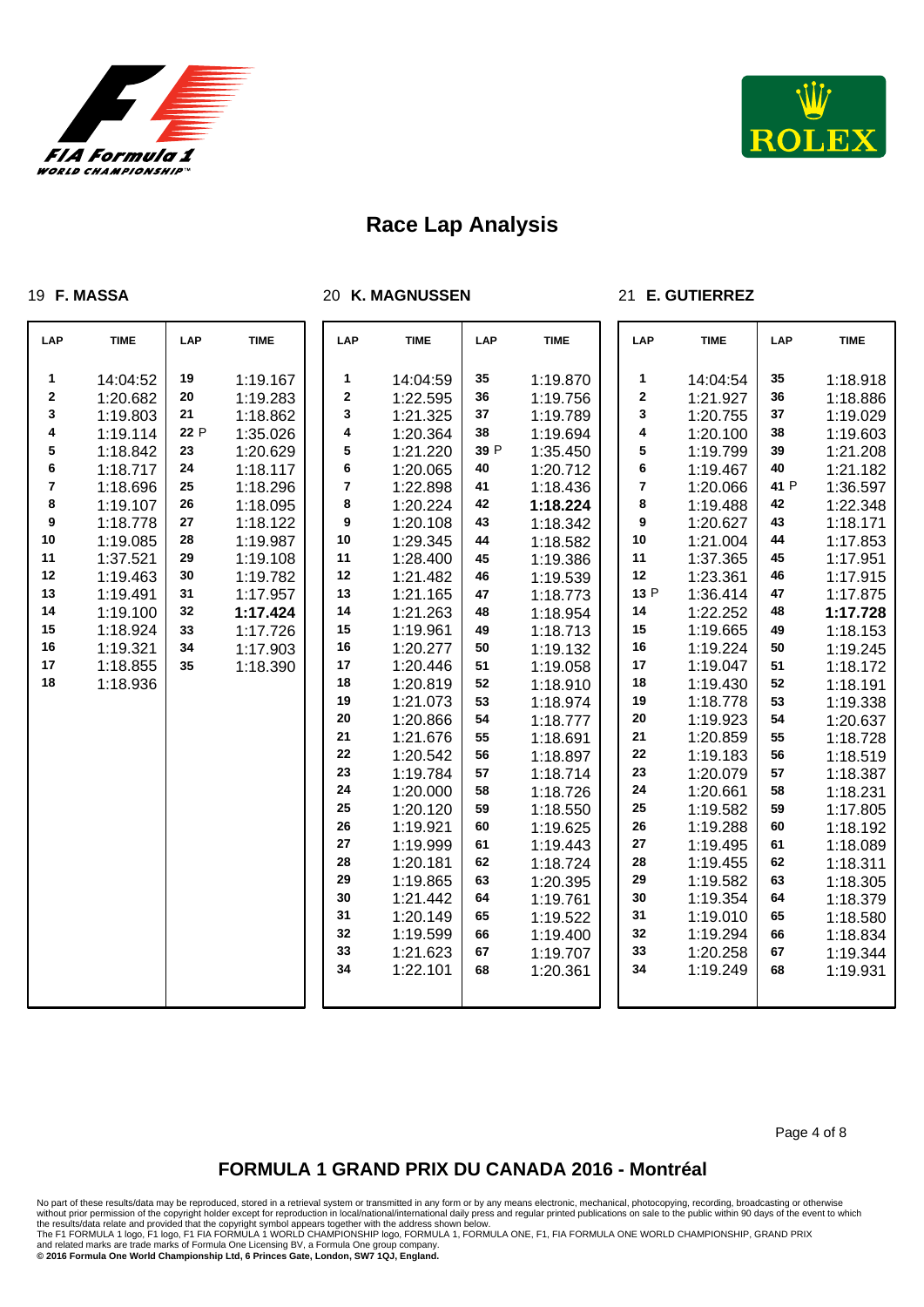



### **J. BUTTON**

**D. KVYAT**

### **N. HULKENBERG**

| LAP         | <b>TIME</b> | LAP | <b>TIME</b> | LAP                     | <b>TIME</b> | LAP  | <b>TIME</b> | LAP        | <b>TIME</b> | LAP  | <b>TIME</b> |
|-------------|-------------|-----|-------------|-------------------------|-------------|------|-------------|------------|-------------|------|-------------|
| 1           | 14:04:53    | 6   | 1:19.529    | 1                       | 14:04:55    | 36   | 1:19.186    | 1          | 14:04:52    | 36   | 1:18.972    |
| $\mathbf 2$ | 1:21.177    | 7   | 1:19.579    | $\mathbf 2$             | 1:22.910    | 37   | 1:19.149    | 2          | 1:21.121    | 37   | 1:18.943    |
| 3           | 1:21.339    | 8   | 1:19.798    | 3                       | 1:20.780    | 38   | 1:19.082    | 3          | 1:19.862    | 38   | 1:18.777    |
| 4           | 1:20.107    | 9   | 1:19.722    | 4                       | 1:20.250    | 39   | 1:19.254    | 4          | 1:19.292    | 39   | 1:19.398    |
| 5           | 1:19.456    |     |             | 5                       | 1:19.561    | 40   | 1:18.492    | 5          | 1:18.999    | 40   | 1:18.694    |
|             |             |     |             | 6                       | 1:19.453    | 41   | 1:18.573    | 6          | 1:18.601    | 41   | 1:18.708    |
|             |             |     |             | $\overline{\mathbf{7}}$ | 1:19.835    | 42   | 1:18.335    | 7          | 1:19.043    | 42   | 1:18.416    |
|             |             |     |             | 8                       | 1:19.670    | 43   | 1:18.573    | 8          | 1:19.214    | 43   | 1:18.370    |
|             |             |     |             | $\boldsymbol{9}$        | 1:19.722    | 44 P | 1:33.908    | 9          | 1:19.304    | 44   | 1:18.911    |
|             |             |     |             | 10                      | 1:20.911    | 45   | 1:19.965    | 10         | 1:19.749    | 45   | 1:18.833    |
|             |             |     |             | 11                      | 1:37.005    | 46   | 1:18.055    | 11         | 1:37.878    | 46   | 1:18.626    |
|             |             |     |             | 12                      | 1:20.041    | 47   | 1:17.767    | 12         | 1:19.906    | 47   | 1:17.868    |
|             |             |     |             | 13                      | 1:19.231    | 48   | 1:17.803    | 13         | 1:19.405    | 48   | 1:17.737    |
|             |             |     |             | 14                      | 1:19.253    | 49   | 1:17.497    | 14         | 1:19.290    | 49   | 1:17.780    |
|             |             |     |             | 15                      | 1:19.994    | 50   | 1:16.942    | 15         | 1:19.161    | 50   | 1:17.800    |
|             |             |     |             | 16                      | 1:20.379    | 51   | 1:17.684    | 16         | 1:19.366    | 51 P | 1:33.914    |
|             |             |     |             | 17 P                    | 1:35.810    | 52   | 1:18.920    | 17         | 1:19.383    | 52   | 1:20.087    |
|             |             |     |             | 18                      | 1:22.612    | 53   | 1:18.349    | 18         | 1:19.478    | 53   | 1:17.863    |
|             |             |     |             | 19                      | 1:18.980    | 54   | 1:18.233    | 19         | 1:19.553    | 54   | 1:17.406    |
|             |             |     |             | 20                      | 1:19.291    | 55   | 1:18.415    | 20         | 1:19.514    | 55   | 1:16.937    |
|             |             |     |             | 21                      | 1:18.975    | 56   | 1:18.185    | 21 P       | 1:35.157    | 56   | 1:16.968    |
|             |             |     |             | 22                      | 1:18.945    | 57   | 1:18.637    | 22         | 1:20.906    | 57   | 1:16.968    |
|             |             |     |             | 23                      | 1:18.765    | 58   | 1:18.480    | 23         | 1:18.632    | 58   | 1:17.392    |
|             |             |     |             | 24                      | 1:18.585    | 59   | 1:18.467    | 24         | 1:18.166    | 59   | 1:17.103    |
|             |             |     |             | 25                      | 1:18.716    | 60   | 1:18.476    | 25         | 1:18.182    | 60   | 1:17.170    |
|             |             |     |             | 26                      | 1:18.783    | 61   | 1:18.829    | 26         | 1:18.078    | 61   | 1:17.102    |
|             |             |     |             | 27                      | 1:18.913    | 62   | 1:18.795    | ${\bf 27}$ | 1:18.091    | 62   | 1:17.383    |
|             |             |     |             | 28                      | 1:19.086    | 63   | 1:19.456    | 28         | 1:18.122    | 63   | 1:17.302    |
|             |             |     |             | 29                      | 1:18.858    | 64   | 1:19.948    | 29         | 1:19.154    | 64   | 1:17.332    |
|             |             |     |             | 30                      | 1:18.720    | 65   | 1:17.864    | 30         | 1:18.799    | 65   | 1:16.998    |
|             |             |     |             | 31                      | 1:19.131    | 66   | 1:18.159    | 31         | 1:18.293    | 66   | 1:17.433    |
|             |             |     |             | 32                      | 1:18.555    | 67   | 1:18.885    | 32         | 1:18.154    | 67   | 1:17.112    |
|             |             |     |             | 33                      | 1:18.459    | 68   | 1:22.246    | 33         | 1:18.176    | 68   | 1:16.604    |
|             |             |     |             | 34                      | 1:18.748    | 69   | 1:19.073    | 34         | 1:19.315    | 69   | 1:17.054    |
|             |             |     |             | 35                      | 1:18.628    |      |             | 35         | 1:18.520    |      |             |

Page 5 of 8

## **FORMULA 1 GRAND PRIX DU CANADA 2016 - Montréal**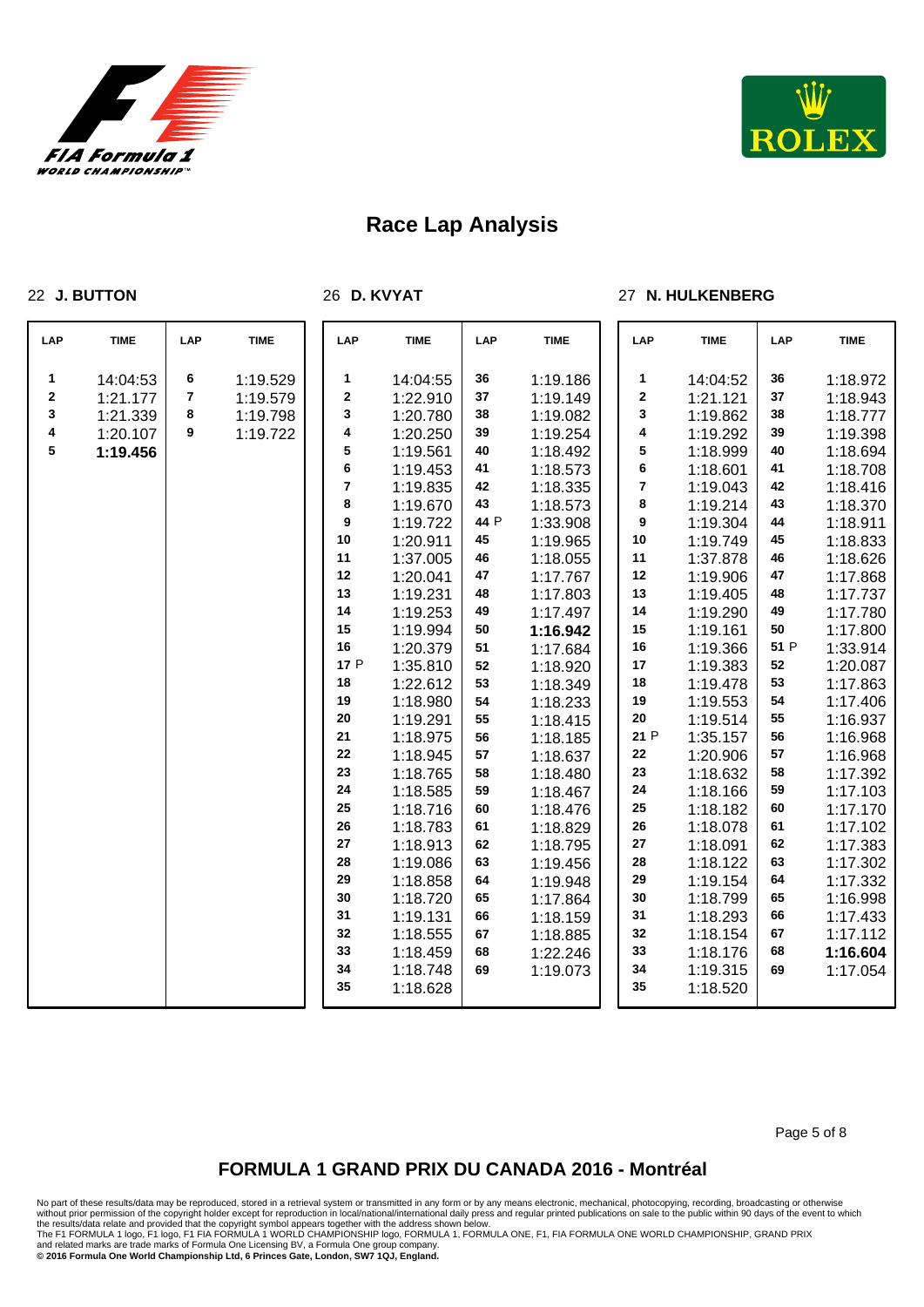

**J. PALMER**



# **Race Lap Analysis**

**M. VERSTAPPEN**

### **L. HAMILTON**

| LAP | <b>TIME</b> | LAP | <b>TIME</b> | LAP         | <b>TIME</b> | <b>LAP</b> | <b>TIME</b> | LAP         | <b>TIME</b> | LAP | <b>TIME</b> |
|-----|-------------|-----|-------------|-------------|-------------|------------|-------------|-------------|-------------|-----|-------------|
| 1   | 14:04:57    | 9   | 1:20.557    | 1           | 14:04:49    | 36         | 1:17.639    | 1           | 14:04:48    | 36  | 1:16.791    |
| 2   | 1:22.625    | 10  | 1:28.762    | $\mathbf 2$ | 1:19.781    | 37         | 1:17.949    | $\mathbf 2$ | 1:20.016    | 37  | 1:16.882    |
| 3   | 1:20.878    | 11  | 1:29.266    | 3           | 1:18.879    | 38         | 1:17.873    | 3           | 1:18.330    | 38  | 1:17.460    |
| 4   | 1:21.965    | 12  | 1:21.119    | 4           | 1:18.817    | 39         | 1:18.140    | 4           | 1:17.823    | 39  | 1:17.498    |
| 5   | 1:20.547    | 13  | 1:20.631    | 5           | 1:19.125    | 40         | 1:18.022    | 5           | 1:17.400    | 40  | 1:17.486    |
| 6   | 1:19.879    | 14  | 1:20.600    | 6           | 1:18.735    | 41         | 1:18.055    | 6           | 1:17.326    | 41  | 1:16.926    |
| 7   | 1:20.437    | 15  | 1:20.284    | 7           | 1:18.579    | 42         | 1:18.129    | 7           | 1:18.135    | 42  | 1:16.877    |
| 8   | 1:20.915    | 16  | 1:20.681    | 8           | 1:18.664    | 43         | 1:17.660    | 8           | 1:18.099    | 43  | 1:16.836    |
|     |             |     |             | 9           | 1:18.732    | 44         | 1:17.802    | 9           | 1:18.199    | 44  | 1:16.777    |
|     |             |     |             | 10          | 1:18.499    | 45         | 1:17.913    | $10\,$      | 1:18.059    | 45  | 1:16.824    |
|     |             |     |             | 11          | 1:37.094    | 46 P       | 1:33.522    | 11          | 1:38.077    | 46  | 1:17.281    |
|     |             |     |             | 12          | 1:18.883    | 47         | 1:19.588    | 12          | 1:18.501    | 47  | 1:16.855    |
|     |             |     |             | 13          | 1:18.467    | 48         | 1:16.822    | 13          | 1:17.470    | 48  | 1:16.885    |
|     |             |     |             | 14          | 1:18.399    | 49         | 1:16.319    | 14          | 1:17.628    | 49  | 1:16.765    |
|     |             |     |             | 15          | 1:18.426    | 50         | 1:16.841    | 15          | 1:17.908    | 50  | 1:16.827    |
|     |             |     |             | 16          | 1:18.721    | 51         | 1:16.978    | 16          | 1:17.983    | 51  | 1:16.518    |
|     |             |     |             | 17          | 1:18.713    | 52         | 1:16.825    | 17          | 1:18.190    | 52  | 1:16.666    |
|     |             |     |             | 18          | 1:19.316    | 53         | 1:16.881    | $18$        | 1:18.764    | 53  | 1:16.889    |
|     |             |     |             | 19          | 1:19.120    | 54         | 1:16.951    | 19          | 1:18.195    | 54  | 1:16.859    |
|     |             |     |             | 20 P        | 1:35.938    | 55         | 1:16.730    | ${\bf 20}$  | 1:18.531    | 55  | 1:16.668    |
|     |             |     |             | 21          | 1:20.478    | 56         | 1:16.651    | 21          | 1:18.016    | 56  | 1:16.730    |
|     |             |     |             | 22          | 1:17.784    | 57         | 1:16.762    | 22          | 1:19.332    | 57  | 1:16.979    |
|     |             |     |             | 23          | 1:17.736    | 58         | 1:17.030    | 23          | 1:18.099    | 58  | 1:16.628    |
|     |             |     |             | 24          | 1:17.715    | 59         | 1:17.372    | 24 P        | 1:33.482    | 59  | 1:16.493    |
|     |             |     |             | 25          | 1:17.661    | 60         | 1:17.506    | 25          | 1:20.083    | 60  | 1:16.843    |
|     |             |     |             | 26          | 1:17.693    | 61         | 1:17.868    | 26          | 1:17.772    | 61  | 1:16.145    |
|     |             |     |             | 27          | 1:17.413    | 62         | 1:17.165    | ${\bf 27}$  | 1:17.913    | 62  | 1:16.588    |
|     |             |     |             | 28          | 1:17.556    | 63         | 1:18.249    | 28          | 1:17.182    | 63  | 1:16.396    |
|     |             |     |             | 29          | 1:17.660    | 64         | 1:18.148    | 29          | 1:17.305    | 64  | 1:16.647    |
|     |             |     |             | 30          | 1:17.725    | 65         | 1:17.001    | 30          | 1:17.404    | 65  | 1:17.088    |
|     |             |     |             | 31          | 1:18.013    | 66         | 1:16.973    | 31          | 1:17.292    | 66  | 1:16.619    |
|     |             |     |             | 32          | 1:18.249    | 67         | 1:17.392    | 32          | 1:17.292    | 67  | 1:16.328    |
|     |             |     |             | 33          | 1:17.805    | 68         | 1:17.138    | 33          | 1:17.078    | 68  | 1:15.981    |
|     |             |     |             | 34          | 1:17.947    | 69         | 1:18.413    | 34          | 1:17.687    | 69  | 1:17.149    |
|     |             |     |             | 35          | 1:17.592    | 70         | 1:18.689    | 35          | 1:18.551    | 70  | 1:18.612    |

Page 6 of 8

## **FORMULA 1 GRAND PRIX DU CANADA 2016 - Montréal**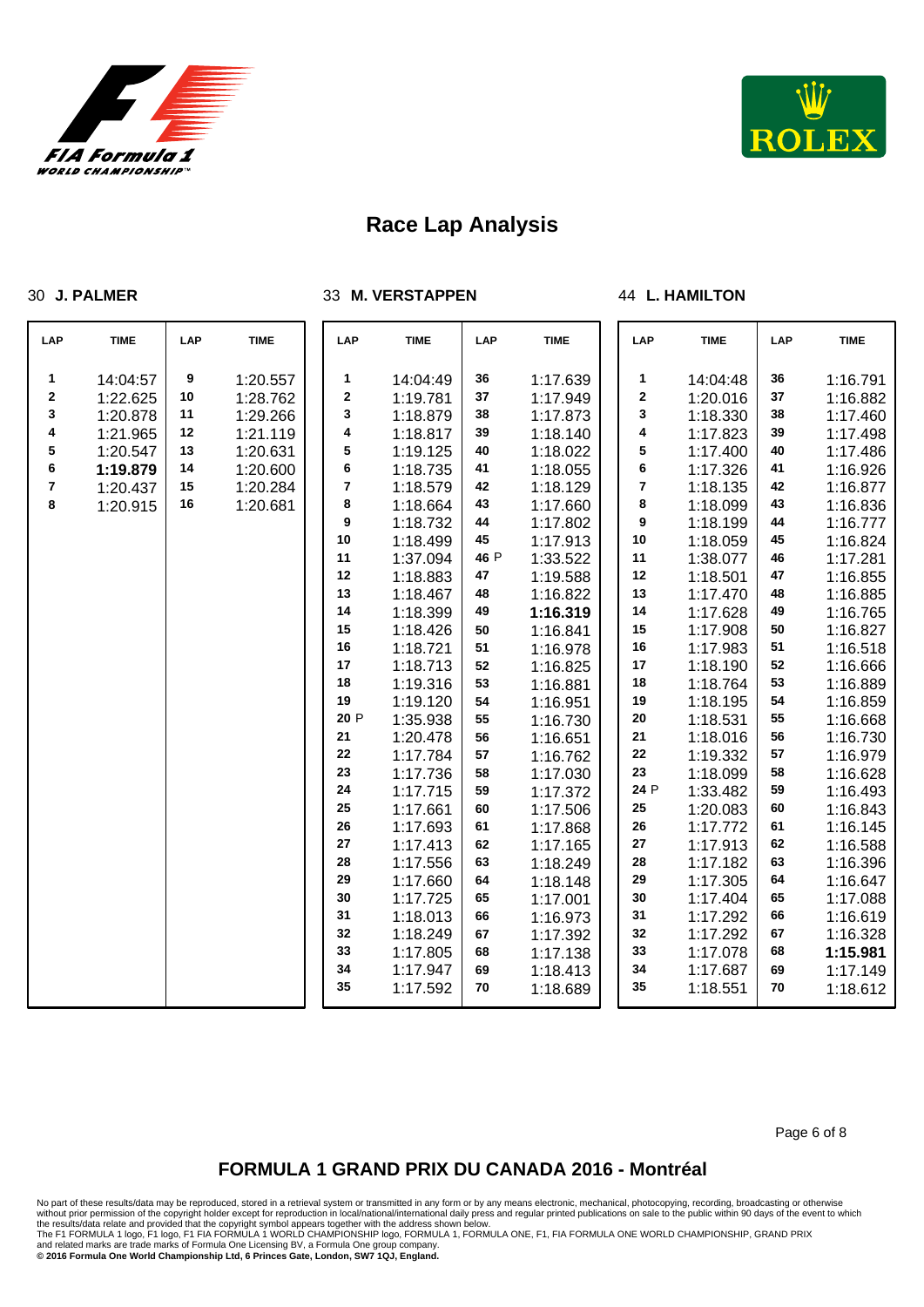



### **C. SAINZ**

**V. BOTTAS**

### **R. HARYANTO**

| LAP  | <b>TIME</b> | LAP  | <b>TIME</b> | LAP            | <b>TIME</b> | <b>LAP</b> | <b>TIME</b> | LAP         | <b>TIME</b> | LAP  | <b>TIME</b> |
|------|-------------|------|-------------|----------------|-------------|------------|-------------|-------------|-------------|------|-------------|
| 1    | 14:04:56    | 36   | 1:18.525    | 1              | 14:04:51    | 36         | 1:17.529    | 1           | 14:05:00    | 35   | 1:20.038    |
| 2    | 1:22.009    | 37   | 1:18.342    | $\bf{2}$       | 1:20.542    | 37         | 1:17.693    | $\mathbf 2$ | 1:22.918    | 36   | 1:19.617    |
| 3    | 1:21.028    | 38   | 1:18.386    | 3              | 1:19.664    | 38         | 1:17.691    | 3           | 1:21.211    | 37   | 1:20.267    |
| 4    | 1:20.179    | 39   | 1:18.670    | 4              | 1:18.865    | 39         | 1:17.528    | 4           | 1:20.240    | 38   | 1:20.203    |
| 5    | 1:19.655    | 40   | 1:18.787    | 5              | 1:18.714    | 40         | 1:17.371    | 5           | 1:20.848    | 39   | 1:21.216    |
| 6    | 1:19.538    | 41   | 1:18.775    | 6              | 1:18.779    | 41         | 1:17.630    | 6           | 1:20.133    | 40   | 1:21.861    |
| 7    | 1:19.514    | 42   | 1:18.793    | $\overline{7}$ | 1:19.087    | 42         | 1:17.412    | 7           | 1:20.408    | 41   | 1:20.153    |
| 8    | 1:20.039    | 43   | 1:18.760    | 8              | 1:19.128    | 43         | 1:17.157    | 8           | 1:20.174    | 42   | 1:20.821    |
| 9    | 1:19.401    | 44   | 1:19.142    | 9              | 1:18.686    | 44         | 1:17.372    | 9           | 1:20.739    | 43   | 1:21.517    |
| 10   | 1:20.740    | 45   | 1:18.891    | 10             | 1:18.942    | 45         | 1:17.605    | 10          | 1:29.180    | 44 P | 1:38.509    |
| 11   | 1:37.258    | 46   | 1:18.746    | 11             | 1:38.152    | 46         | 1:17.506    | 11          | 1:28.888    | 45   | 1:24.281    |
| 12   | 1:21.135    | 47   | 1:18.591    | 12             | 1:19.080    | 47         | 1:17.600    | 12          | 1:21.088    | 46   | 1:19.554    |
| 13 P | 1:35.748    | 48 P | 1:36.023    | 13             | 1:18.440    | 48         | 1:17.637    | 13          | 1:20.994    | 47   | 1:20.863    |
| 14   | 1:20.324    | 49   | 1:20.879    | 14             | 1:18.632    | 49         | 1:17.620    | 14          | 1:21.206    | 48   | 1:19.115    |
| 15   | 1:17.817    | 50   | 1:17.241    | 15             | 1:18.510    | 50         | 1:17.771    | 15 P        | 1:44.238    | 49   | 1:18.786    |
| 16   | 1:18.501    | 51   | 1:17.583    | 16             | 1:18.453    | 51         | 1:17.471    | 16          | 1:23.861    | 50   | 1:19.002    |
| 17   | 1:18.997    | 52   | 1:17.215    | 17             | 1:18.678    | 52         | 1:17.922    | 17          | 1:21.963    | 51   | 1:18.827    |
| 18   | 1:18.777    | 53   | 1:16.809    | 18             | 1:18.309    | 53         | 1:17.536    | 18          | 1:19.890    | 52   | 1:18.804    |
| 19   | 1:18.509    | 54   | 1:16.578    | 19             | 1:18.584    | 54         | 1:17.531    | 19          | 1:19.629    | 53   | 1:19.052    |
| 20   | 1:18.422    | 55   | 1:16.924    | 20             | 1:18.662    | 55         | 1:17.306    | 20          | 1:19.578    | 54   | 1:18.989    |
| 21   | 1:18.117    | 56   | 1:16.743    | 21             | 1:18.859    | 56         | 1:17.409    | 21          | 1:21.383    | 55   | 1:20.034    |
| 22   | 1:18.282    | 57   | 1:17.168    | 22             | 1:18.469    | 57         | 1:17.473    | 22          | 1:19.312    | 56   | 1:18.951    |
| 23   | 1:18.618    | 58   | 1:17.027    | 23 P           | 1:33.335    | 58         | 1:17.282    | 23          | 1:20.004    | 57   | 1:18.658    |
| 24   | 1:18.234    | 59   | 1:16.826    | 24             | 1:19.849    | 59         | 1:17.341    | 24          | 1:20.516    | 58   | 1:18.892    |
| 25   | 1:18.276    | 60   | 1:17.388    | 25             | 1:17.858    | 60         | 1:17.241    | 25          | 1:20.053    | 59   | 1:21.505    |
| 26   | 1:18.297    | 61   | 1:17.518    | 26             | 1:18.404    | 61         | 1:17.576    | 26          | 1:21.334    | 60   | 1:19.207    |
| 27   | 1:19.028    | 62   | 1:17.334    | 27             | 1:17.691    | 62         | 1:16.975    | 27          | 1:19.775    | 61   | 1:19.009    |
| 28   | 1:18.137    | 63   | 1:17.017    | 28             | 1:17.349    | 63         | 1:17.141    | 28          | 1:19.665    | 62   | 1:19.145    |
| 29   | 1:18.368    | 64   | 1:17.370    | 29             | 1:18.119    | 64         | 1:18.184    | 29          | 1:19.971    | 63   | 1:18.756    |
| 30   | 1:18.456    | 65   | 1:17.567    | 30             | 1:18.288    | 65         | 1:17.232    | 30          | 1:20.222    | 64   | 1:22.546    |
| 31   | 1:18.320    | 66   | 1:17.511    | 31             | 1:18.279    | 66         | 1:17.213    | 31          | 1:20.901    | 65   | 1:20.838    |
| 32   | 1:18.565    | 67   | 1:17.436    | 32             | 1:18.027    | 67         | 1:17.109    | 32          | 1:19.819    | 66   | 1:19.460    |
| 33   | 1:18.399    | 68   | 1:17.677    | 33             | 1:18.403    | 68         | 1:16.938    | 33          | 1:23.496    | 67   | 1:19.345    |
| 34   | 1:18.415    | 69   | 1:18.136    | 34             | 1:18.234    | 69         | 1:17.609    | 34          | 1:20.393    | 68   | 1:19.713    |
| 35   | 1:18.587    |      |             | 35             | 1:18.271    | 70         | 1:20.993    |             |             |      |             |

Page 7 of 8

## **FORMULA 1 GRAND PRIX DU CANADA 2016 - Montréal**